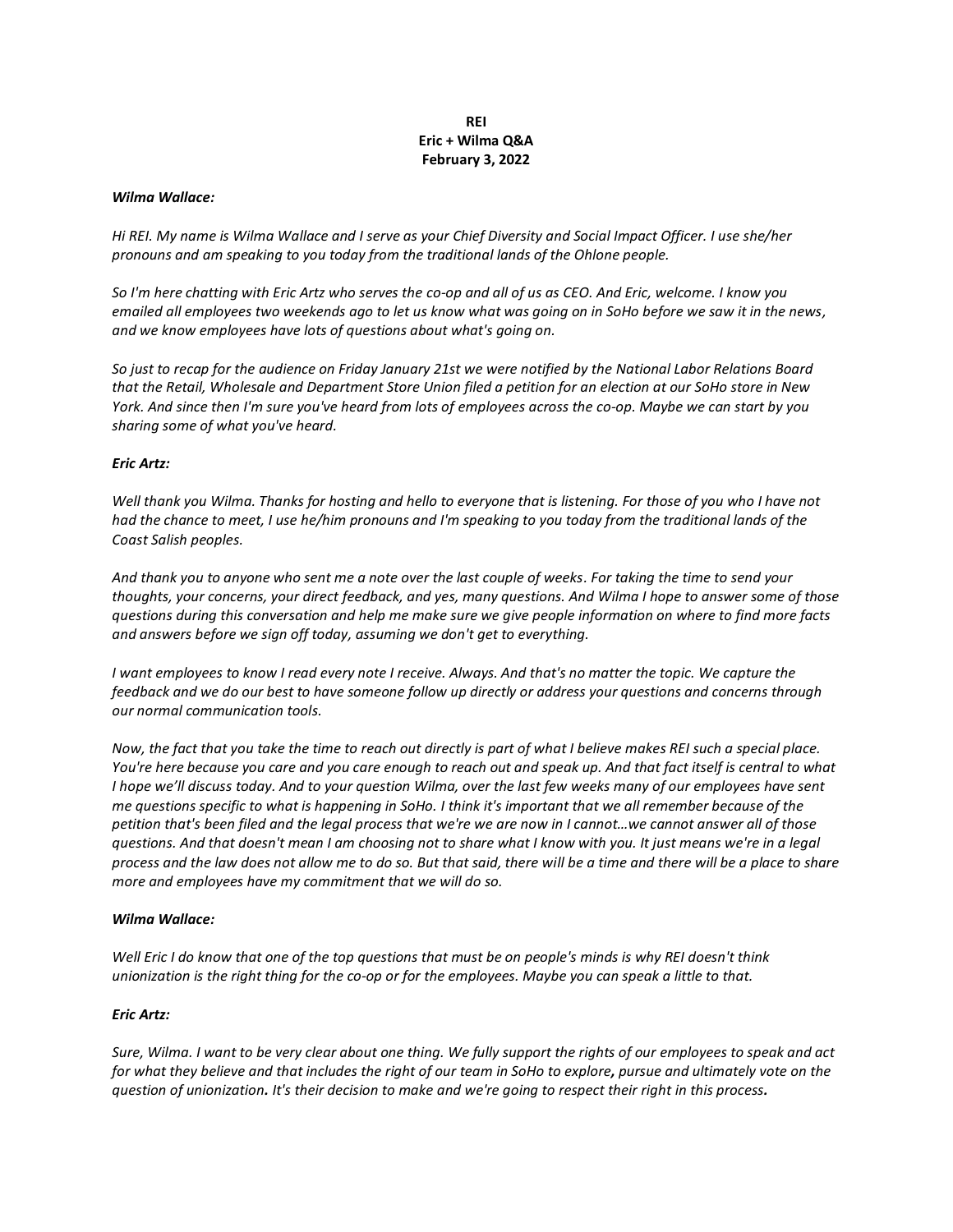*Look Wilma, I understand this is an issue where feelings run strong and I want everybody at the co-op to hear this. The team in SoHo are co-op employees first and foremost. They're part of our co-op community today and they will be part of our community tomorrow, no matter what.*

*So to your question of why, I'd like to you know share some thoughts really from two perspectives - from a Co-op perspective and I will also offer my opinion on why do I why I do not believe a union will serve our REI employees best interests. Let me start by saying unions are important and valuable and they play a vital role in supporting the rights of workers across many workplaces, companies and industries. In fact, many of the workplace laws we now have in place can be traced back to union support.*

*My father was a teacher in a teachers union and led the union when I was a teenager and I have experienced unions and other businesses and sectors that I have served. So when people ask why don't we support unions, my answer is simple. We do not oppose unions, it's that we don't believe, I do not believe, that introducing a union is the right thing for REI. And more specifically, I believe the presence of union representation will impact our ability to communicate and work directly with our employees and resolve concerns at the speed the world is moving. And that is the core of why we don't think that introducing a union is the right thing for our employees.*

*So Wilma allow me allow me to unpack this a little bit. A big part of what unions exist to do is to speak for employees where and when they don't have a voice. The very essence of a co-op is actually contrary to that because in a co-op we turn towards one another. That does not mean we agree on everything that means we come together based on shared beliefs, our common expectations and we work together to solve problems. That's why we have things like the Co-op Way. It is our agreement with one another in terms of how we will expect each other to behave and to interact. It's why we have open door policies and we've established things like employee inclusion networks - to hear voices, to build community. I think it's why we use annual employee engagement surveys and other pulse surveys to understand where your experience is working and where it's not working and then we work together to make it better. I believe every one of you, every employee at REI, has a direct voice in speaking to and influencing every aspect of the employee experience from health and safety, to pay and benefits, to where and when REI puts our values into action.*

*Now I know that because I hear from you directly. I value open conversation. Not only I value it but I expect it and I need it for me to do my job and for REI to continually get better for you our employees, for our members and for our customers. Every employee has the right to expect me to listen to hear to understand concerns and ideas and suggestions. I hold myself to that standard and I try to hold all REI leaders to that same standard.*

*At the co-op we learn and grow by listening we improve by being open to feedback both positive and negative it doesn't mean we always agree but it does always mean we should listen and be heard even when we disagree. And that doesn't mean every problem is solved, it doesn't mean that every individual concern can be addressed. I don't know of any workplace that doesn't have issues or problems from time to time, but the real question in my mind is when those issues come up, when we are faced with challenges, how do we best meet and overcome them? And for me anyway, I want to do that working together, working directly with you our employees.*

*And Wilma that doesn't mean we or I always get it right. We will make mistakes, we all do. Every workplace, including here at REI, can always strive to be better. You know as we reflect on the last two years, we've navigated the pandemic, we have all faced challenges and how we work, how we connect, taking care of ourselves our families each other. We have been put in situations and under stress levels that few of us had experienced before , nor hopefully will ever experience at this rate of magnitude again. And for the most part, I am extremely proud of how we as a co-op worked through and together, supported one another during this challenging time period. And I said for the most part because I know there have been real challenges over the last two years.*

*Most of all because I know the connections and the relationships we have with one another that have made the coop so special haven't been happening in the same way in normal conditions. You know we strive to have a workplace that is fun, that's engaging, we do outside trainings and events and we have awards and recognition*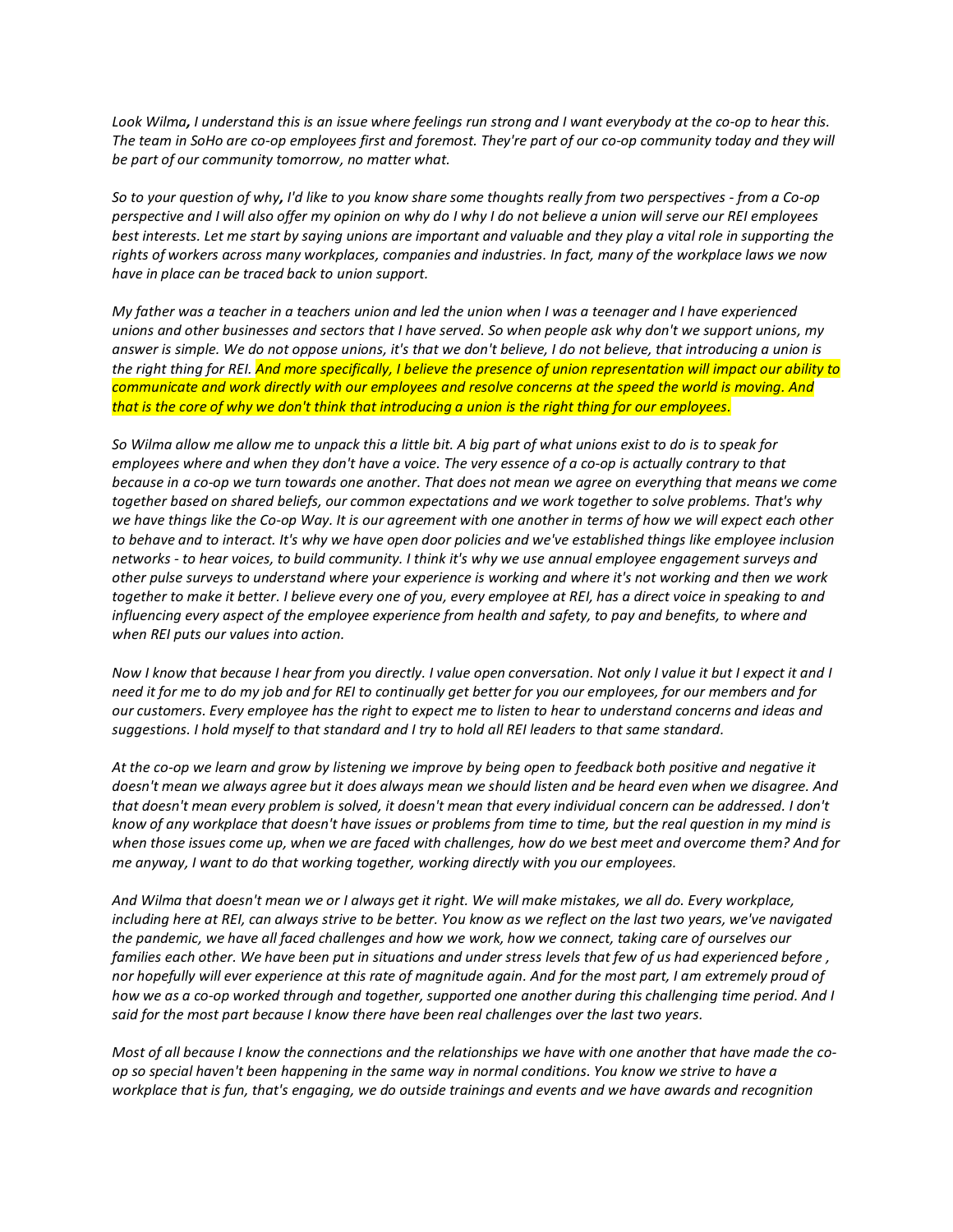*and community stewardship projects. COVID has not allowed us to do all of those things. So no matter what's happened the past two years, it's been too long and we need to get back to putting fun back into our work.*

*As I think back over the last two years, in my personal experience the best part of my job has been the time I've spent on the road, in our stores, connecting to and listening to our employees, being in our DC's, out in the communities that we serve, dragging a camping trailer across the country to see as many stores as possible, as safely as possible. But I know that hasn't been enough. For me, for you, our connections aren't as strong as we want them to be nor as strong as we all need them to be.*

## *Wilma Wallace:*

*So, right on, Eric. And just thank you for your candor and your reflections and observations. I appreciate it. So, I do know one of the themes that we've heard as we've been out talking to employees is that not everyone feels seen or heard. How would you respond to that, Eric?*

## *Eric Artz:*

*Well I've heard that too Wilma and let me tell you that's hard for me to hear but I know that it is absolutely true. The fact that we're in this spot in SoHo in this moment means something didn't work. If a group of employees needed to seek different representation for their interests and to speak for them, then I failed in some fundamental way.*

*This is a failure of the Co-op Way and something that we obviously must address. I know that, I see that, I take responsibility for that, and I own that. But we are here now and over the coming weeks this legal process will play out. The employees of SoHo will ultimately vote and decide the issue for themselves. I wish we were in a different place and again I hold myself accountable for that failing, but I believe in many of the things we do here at REI. if we don't acknowledge where we are in an honest way there is no way to get to where we want to be and need to be.*

### *Wilma Wallace:*

*Thanks, Eric. And I do also just want to point out something you mentioned earlier which is that we are now in a formal legal process in SoHo and the employees there will, as you said you know ultimately decide whether they want a union to represent them. And under the law I think it's important for folks to appreciate that our ability to act or promise any specific course correction at this time is constrained for legal reasons and this is limited, pretty limited to SoHo, but I think it's just important to note that there are legal restrictions from us being able to take certain actions to course correct. But in light of that, maybe and in light of that, what do you see coming over the next few days or weeks?*

# *Eric Artz:*

*Well to your point you know Wilma, to answer this question here, I think you're absolutely right. And that's really the core of why I'm concerned about a union presence in SoHo or frankly any of our stores. The reality is as you've just shared, that under the law if the union is voted in then much like the situation you described in SoHo, our ability to listen and communicate directly with our employees on anything that impacts their job whether it's an individual or a group concern and then to work together to respond quickly to address those concerns changes. We would be required to only deal with the union on matters that impact our employees' work life and there's a legal process we have to follow to do so. I think it's already difficult because the legal process we are bound to follow in SoHo until the vote occurs. We are prohibited from talking about or taking action on specific concerns the SoHo team is sitting with until the vote. If the union vote prevails, we will then by law begin a negotiating process with the union, a representative for those employees, and follow the laws that govern those discussions however long that takes. If the union vote does not prevail, we will then be able to re-engage directly with each employee and the SoHo team and then begin the process to fully understand what led us here.*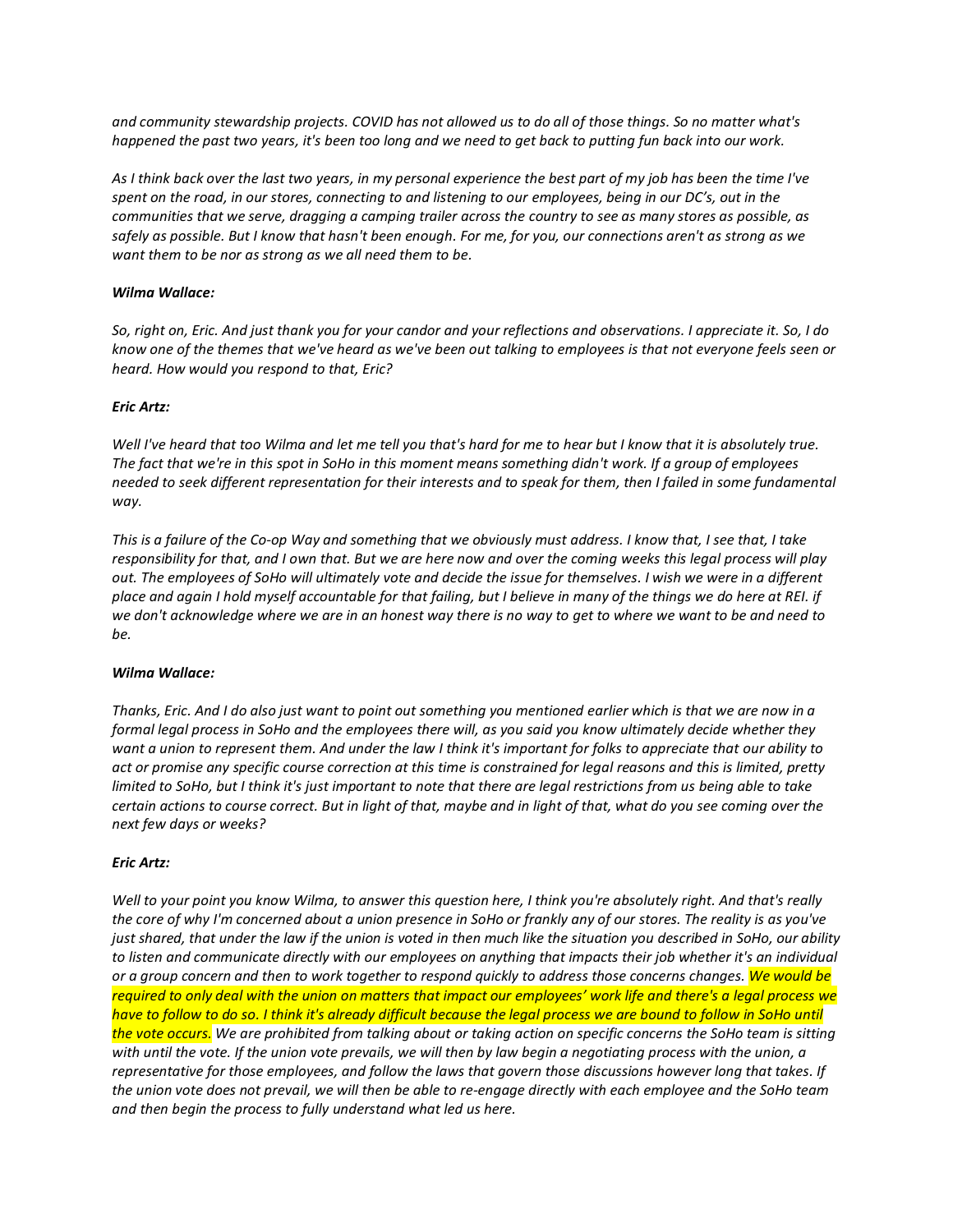*Again, I want to be very respectful. A union may be what our employees ultimately decide they want and that is their legal right. And as I said earlier Wilma, you know I don't, we don't always get it right, but I do believe we try. And I want us all to be proud of the REI that we stored in being part of our future. And while there may be times it doesn't feel like it, we absolutely do listen when we speak up. We take our employee and your concerns very seriously. And I was just thinking you know Wilma, time and again employees have seen us take real action based upon their ideas and their suggestions. In the earliest days of the pandemic, we closed our stores weeks earlier than any other businesses. Weeks earlier than union shops. And we kept them closed until we were confident we had the right protocols and procedures in place to operate safely. That was for our employees, to keep you safe. We turned off the taps and stepped into unknown territory, and in the moment we had no idea if the co-op would even survive. Yet we paid everyone for the first 30 days and when we reopened we brought back more than 95 percent of our retail teams from furlough. And even during the furlough period we paid 100 of every employee's benefits.*

*I even reflect on those days now when we came back up and it wasn't easy for any of us and some of the protocols and safety procedures were not working for you, we heard you, we adjusted, we listened to your feedback and we moved quickly. And now as we fast forward even to this year the national and local protocols have been crazy for us all, but we've constantly worked together to improve - sometimes moving too slow, sometimes moving too fast but always with your safety at the center and always working to make it better better based upon listening upon learning and adjusting as quickly as possible together.*

*And I think as many of you know, or I hope our employees know, in 2020 we lost 50 million dollars as a co-op. We shared that with you in the spring of last year, we shared that with our members. I think we have to remember businesses that persistently lose money will not be able to invest in employees, have the capital to invest in winning strategies, and frankly won't be around for long. We were willing to risk it all when we did not have the data and the facts to know that we could keep our employees safe and we've continued to invest significantly in keeping our employees safe.*

*I even think about #OptOutside, Wilma. Each and every year we choose to close our doors on the busiest shopping day of the year. Why? Because our employees, the folks in our stores and DC's told us that working on Black Friday was an awful experience, they had never seen the light of day if they worked in retail for a long period of time. We had the opportunity to make a different choice to take the uncommon path and demonstrate that there are things more important than sales.*

# *Wilma Wallace:*

*So Eric, you know, shifting a little bit - one of the other things that we've heard about has been in connection with pay so can you talk about how REI approaches pay at the retail level?*

# *Eric Artz:*

*Sure, look I know, I understand that pay is a big concern for every employee always. Our approach on pay is designed to let us move quickly to adjust to changing conditions. We focus on competitive pay at the market level. It's our goal to play above the average of the market and we make adjustments when things change. In the past four years we've increased our base wages, our base hourly wages, outside of merit five times and we've spent 60 million dollars to do so. In SoHo for example, we've increased average non-management wages by 43 percent since 2018. Two of those adjustments occurred in the last 18 months, the last in January of this year. And that's not considering other changes we've made certainly the last two years to our benefits packages or even things like the supplemental bonus that we did here at the end of 2021.*

*So making adjustments you know at these levels and at this frequency it's…why do we do that? It's well, it's from listening to our employees to engaging to doing the work we have we have good teams that are very focused on what the market dynamics the micro-market dynamics in this country right now. And it's a market that's changing and changing rapidly. Pre-COVID we were reacting to deflationary periods but increasing rents. Right now we're in*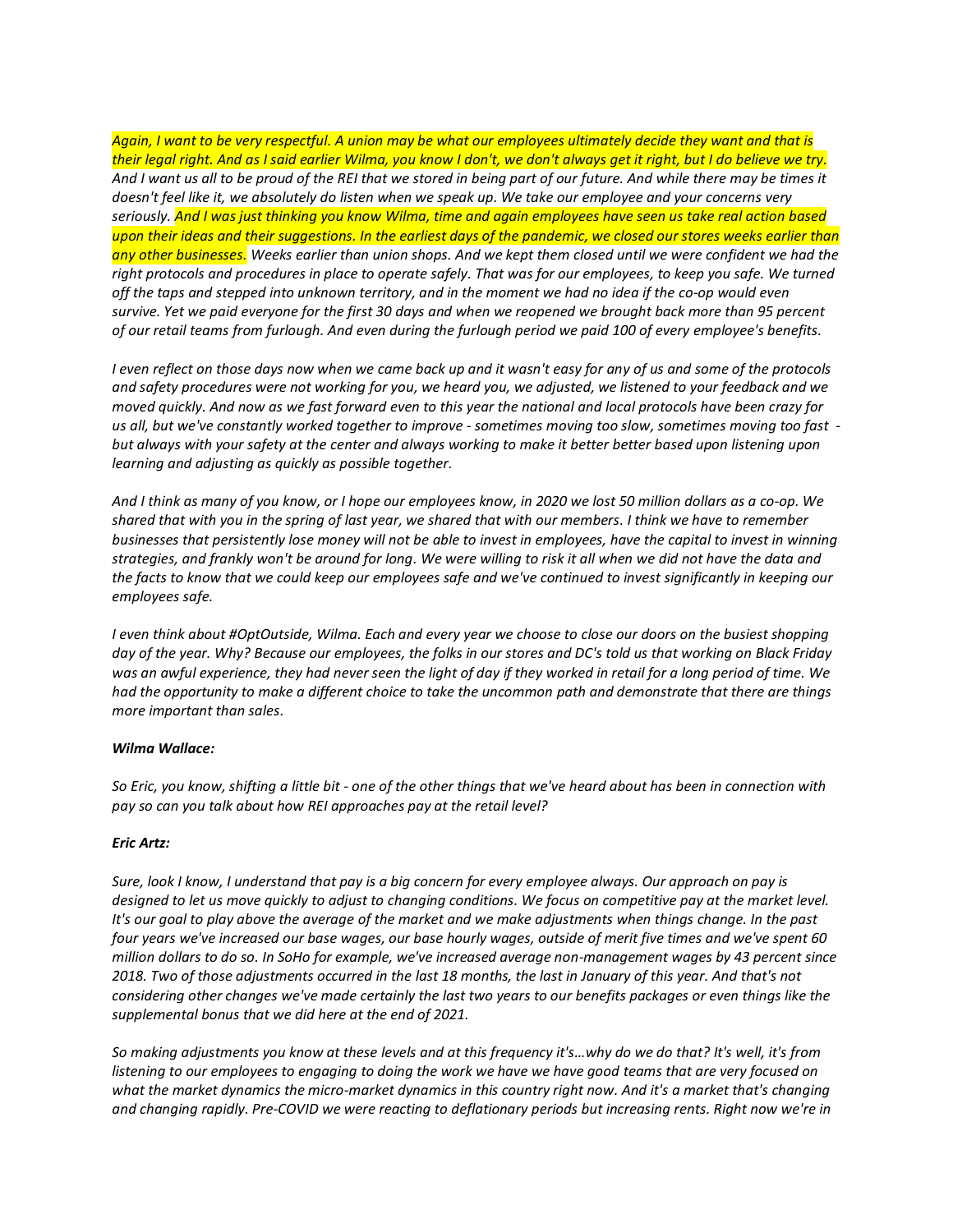*a different place with inflation levels that we're seeing right now it's something we nor anyone, the government, nobody predicted that we would find ourselves in this inflationary moment that we're in. So I expect us to continue to be very attentive and focused on these dynamics and I would expect us to continue to make these types of adjustments as we move forward.*

## *Wilma Wallace:*

*Thanks for that Eric. So my last question is I've heard you say a number of times uh over the past few years that every challenge or bump along the way ultimately makes us stronger, and how are you hoping, how do you envision us coming through this as a co-op community?*

## *Eric Artz:*

*Well to your point Wilma, I think you know every challenge does come with an opportunity, an opportunity to reimagine. And look again, I know that the last two years have been hard - hard on families, friends, communities and all we care about. Two years of a global pandemic that's brought unthinkable challenges and disruptions. I know our employees are tired and frustrated. I know there are times where the ways we work, even the changes we've made in in the name of health and safety, have made things harder, not easier. I wish I could snap my fingers and fix all of the challenges we're facing as a broad society and so on but I can't. Not in the moment. We certainly have big aspirations when we think about you know our purpose agenda, and climate, and racial equity but we are here today.*

*What I can do and what I commit to do is to always do my best to lead by putting our values first, by focusing on our mission and our purpose, by listening to employee voices, your voice, and when we see things we can do better, we will do so. We're going to take a bottom…a top to bottom look at this and everything that impacts our employee experience and our employees. So much has happened. We tried to do our best to adapt to everything but it needs a fresh look and we're not going to do this in a vacuum. We're going to do it with employee input. If it impacts their job, you have a right to provide feedback. You also have a right to understand why we've made a decision.*

*I will say Wilma, glass half full glass half empty, there's a lot of things that have worked great for us that have we've made some profound changes, we've been able to look and see things in different lights going through this crisis. I firmly believe we're going to come through it stronger than we entered it but there's always things that we need to take a fresh look at. We've also we've always known that we're at our best when we truly put our employees first and we must always make sure and be accountable to the fact that we are walking the walk in everything we do.*

### *Wilma Wallace:*

*I love that Eric. Well said and thanks for forecasting some of the work ahead. So, before we close any parting thoughts that you'd like to share?*

# *Eric Artz:*

*Sure, I think at the end of the day we are a company made up of thousands of people who get up every day excited to come to work and fight for something that matters, and frankly to have some fun doing it. My job as your CEO is to make sure that all of your basic needs are met so that when you show up to work each day you can have fun, bring your authentic self, and fight for what matters. You need to be paid competitively, feel safe and respected, have comprehensive health insurance, and know that your voices will be heard.*

*You know Wilma I think there's a centering point for us that I think about a lot and this kind of goes back to even the idea of REI and the co-op and it began I believe from our commonality. A common purpose centered on time outside. That is what brought us all together. We're inspired by our commonality, by connection. And certainly right*